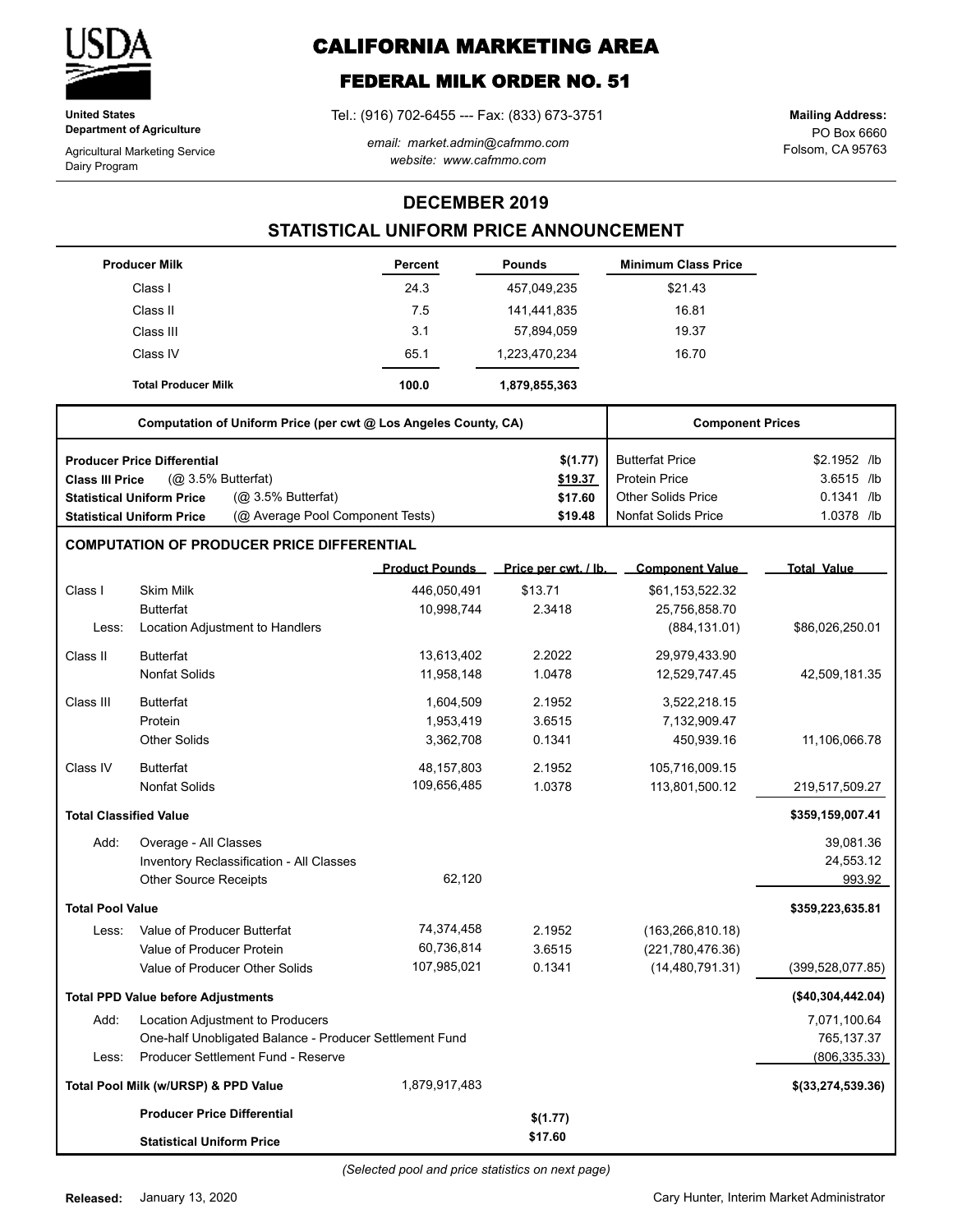# **CALIFORNIA MARKETING AREA**

## **FEDERAL MILK ORDER NO. 51**

| <b>Payment Schedule</b>                                      |                      |  |  |  |
|--------------------------------------------------------------|----------------------|--|--|--|
| <b>Payment Dates for the Month of:</b>                       | <b>DECEMBER 2019</b> |  |  |  |
| Payment TO the Producer Settlement Fund due on:              | January 16, 2020     |  |  |  |
| Payments FROM the Producer Settlement Fund made on:          | January 21, 2020     |  |  |  |
| Final payments TO a Cooperative Association must be made on: | January 21, 2020     |  |  |  |
| Final payments to Producers must be RECEIVED by:             | January 21, 2020     |  |  |  |
|                                                              |                      |  |  |  |

#### **Producer Price Differential and Statistical Uniform Price, by Zone Differential**

|                      | Zone<br>1/<br><b>Differential</b> | <b>Adjustment</b>         | <b>Producer</b><br><b>Price</b><br><b>Differential</b> | 2/<br><b>Statistical</b><br><b>Uniform</b><br><b>Price</b> |
|----------------------|-----------------------------------|---------------------------|--------------------------------------------------------|------------------------------------------------------------|
|                      |                                   | dollars per hundredweight |                                                        |                                                            |
| <b>As Announced:</b> | 2.10                              | 0.00                      | (1.77)                                                 | 17.60                                                      |
| <b>Other Zones:</b>  | 2.00                              | (0.10)                    | (1.87)                                                 | 17.50                                                      |
|                      | 1.80                              | (0.30)                    | (2.07)                                                 | 17.30                                                      |
|                      | 1.70                              | (0.40)                    | (2.17)                                                 | 17.20                                                      |
|                      | 1.60                              | (0.50)                    | (2.27)                                                 | 17.10                                                      |

#### **Producer Milk Received by Component Pounds**

|                               | <b>Skim</b>   | <b>Butterfat</b> | <b>Protein</b> | <b>Other Solids</b> | <b>Nonfat Solids</b> |
|-------------------------------|---------------|------------------|----------------|---------------------|----------------------|
| <b>Producer Milk Receipts</b> |               |                  | <b>Pounds</b>  |                     |                      |
| Class I                       | 446.050.491   | 10,998,744       | 15.097.756     | 26,693,319          | 41,791,075           |
| Class II                      | 127,828,433   | 13,613,402       | 4,309,141      | 7,649,007           | 11,958,148           |
| Class III                     | 56,289,550    | 1.604.509        | 1,953,419      | 3,362,708           | 5,316,127            |
| Class IV                      | 1,175,312,431 | 48,157,803       | 39,376,498     | 70,279,987          | 109,656,485          |
| <b>Total Producer Milk</b>    | 1,805,480,905 | 74,374,458       | 60,736,814     | 107,985,021         | 168,721,835          |

#### **Selected Pool Statistics**

|                                                 | <b>Selected Pool Statistics</b>                                  |                 |
|-------------------------------------------------|------------------------------------------------------------------|-----------------|
| Average test of producer receipts:              | <b>Butterfat</b>                                                 | 3.96%           |
|                                                 | Protein<br>Other Solids                                          | 3.23%<br>5.74 % |
|                                                 |                                                                  |                 |
|                                                 | <b>Administrative Assessment and Marketing Service Deduction</b> |                 |
| § 1000.85 - Assessment for order administration | \$0.030 per hundredweight                                        |                 |

#### **Administrative Assessment and Marketing Service Deduction**

| § 1000.85 - Assessment for order administration | \$0.030 per hundredweight |
|-------------------------------------------------|---------------------------|
| § 1000.86 - Deduction for marketing services    | \$0.040 per hundredweight |